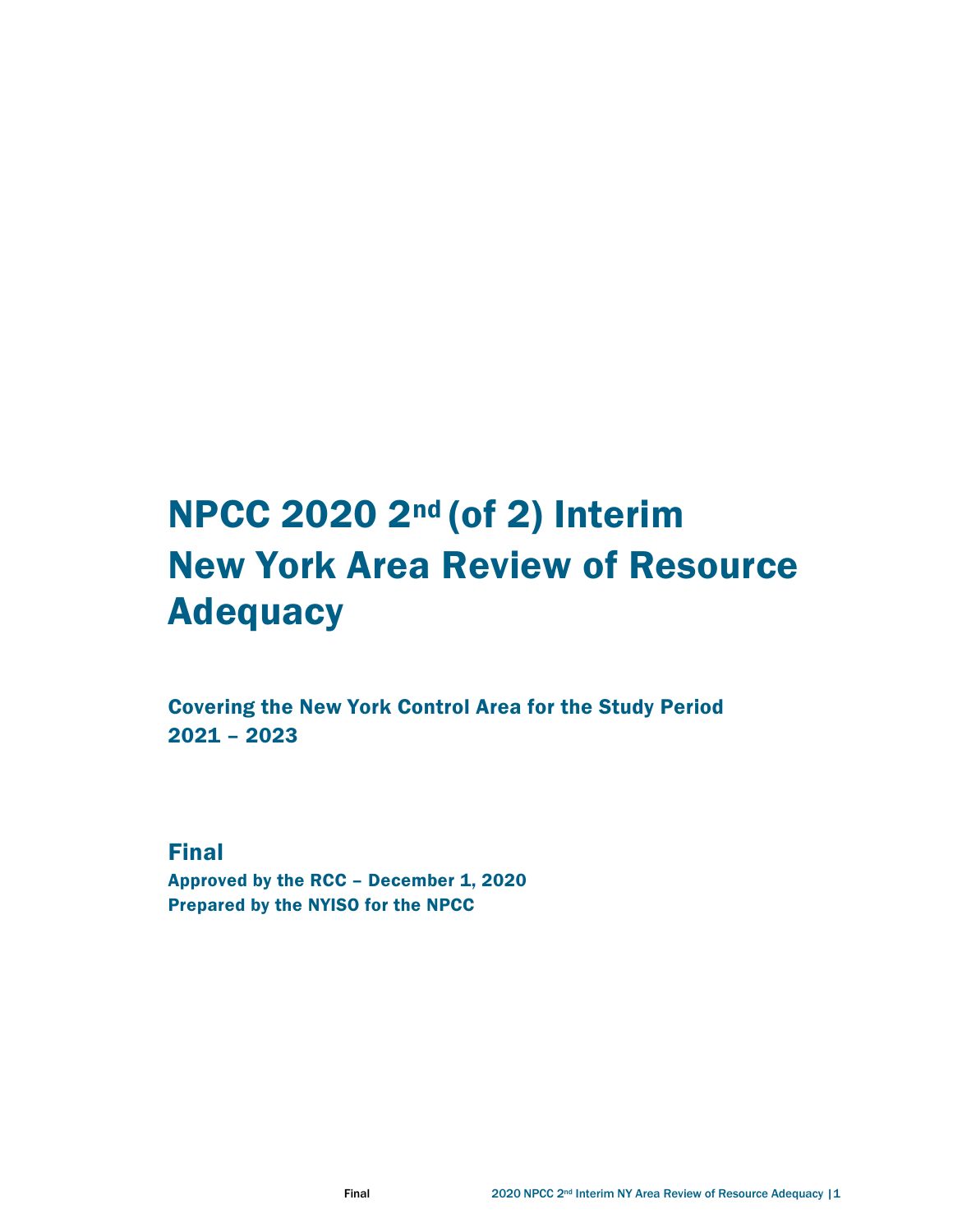## **Caution and Disclaimer**

The contents of these materials are for information purposes and are provided "as is" without representation or warranty of any kind, including without limitation, accuracy, completeness or fitness for any particular purposes. The New York Independent System Operator assumes no responsibility to the reader or any other party for the consequences of any errors or omissions. The NYISO may revise these materials at any time in its sole discretion without notice to the reader.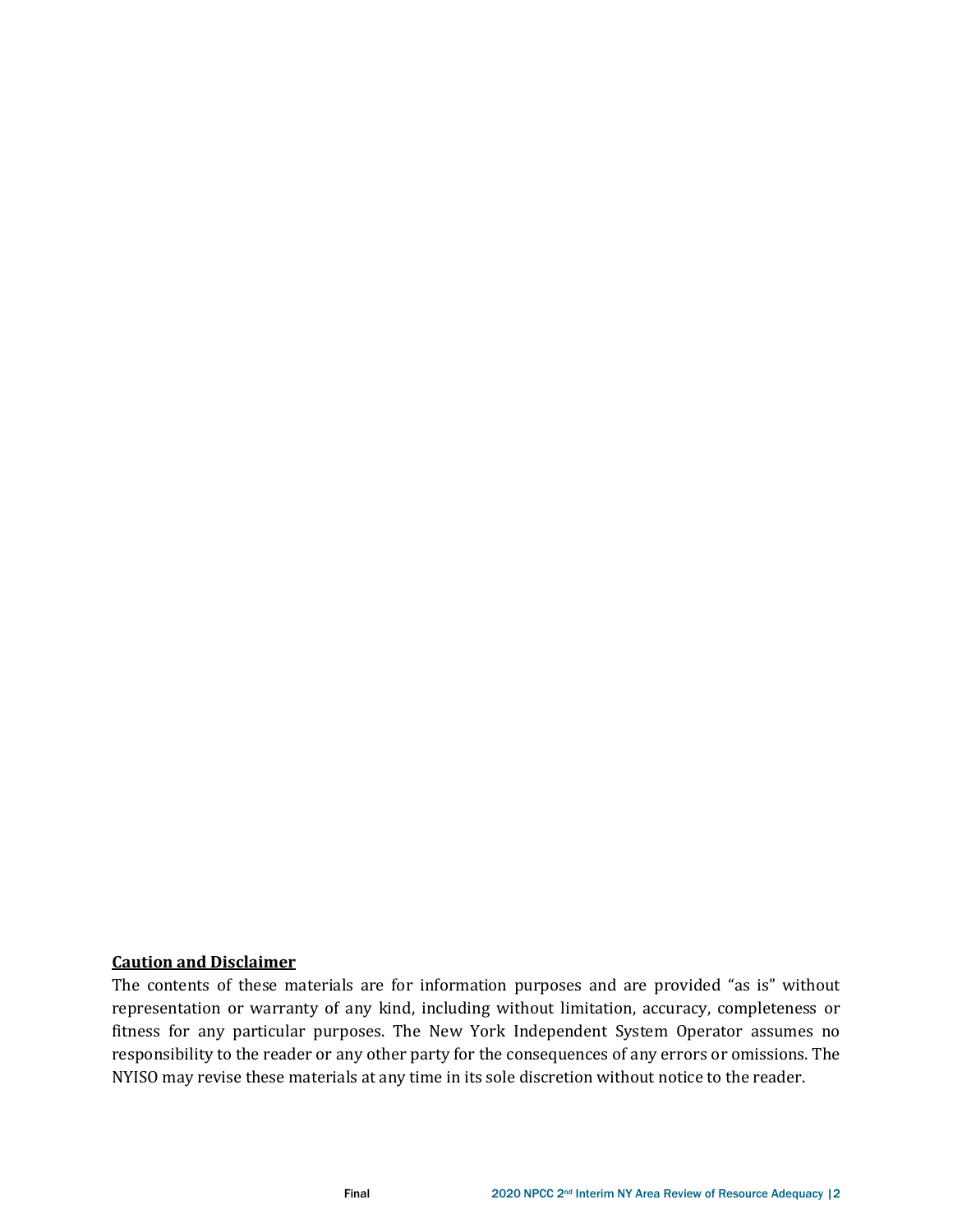## Executive Summary

The New York Independent System Operator (NYISO) conducts an annual Area Review of Resource Adequacy of New York's Bulk Power System (BPS) as required by the Northeast Power Coordinating Council (NPCC). As described in the NPCC's Directory 1, a Comprehensive Review of Resource Adequacy is required every three years and analyzes a time period of five years. In the two interim years between comprehensive reviews, each Planning Coordinator conducts an Annual Interim Review of Resource Adequacy that will cover, at a minimum, the remaining years of the five-year period studied in the Comprehensive Review of Resource Adequacy.

The purpose of this assessment is to demonstrate conformance with the applicable NPCC resource adequacy planning requirements.

The 2018 Comprehensive Review of Resource Adequacy (2018 Comprehensive Review) covered the five-year study period of 2019-2023. This 2020 Interim Review of Resource Adequacy (2020 Interim Review) report provides the second Interim Assessment of the NYISO's 2018 Comprehensive Review covering the remaining three years of the study period, *i.e.,* from 2021- 2023.

This report demonstrates that New York will meet the NPCC resource adequacy criterion that the probability of an unplanned disconnection of firm load due to resource deficiencies (*i.e.,* Loss of Load Expectation, LOLE) shall be, on average, no more than one occurrence in ten years (0.1 days per year) for the baseline system covering the study period from 2021 to 2023.

# 1. Introduction

The 2020 Interim Review provides the second (of two) update of the 2018 Comprehensive Review, which was based on NYISO's 2018 Reliability Needs Assessment (RNA) assumptions (such as information from the 2018 Gold Book) and was approved by NPCC in December 4, 2018. Since the approval of the 2018 NPCC Comprehensive Review, the NYISO has conducted additional resource adequacy assessments as part of the 2018-2019, and also of the current 2020-2021, Reliability Planning Process (RPP). The NYISO has also conducted annual studies to determine the Installed Capacity Requirements[1](#page-2-0) for New York. The major assumptions of this 2020 Interim Review are consistent with the [2](#page-2-1)020-2021 RPP process<sup>2</sup> and the 2020 planning models.

<span id="page-2-0"></span><sup>1</sup> <http://www.nysrc.org/reports3.html>

<span id="page-2-1"></span><sup>2</sup> <https://www.nyiso.com/library>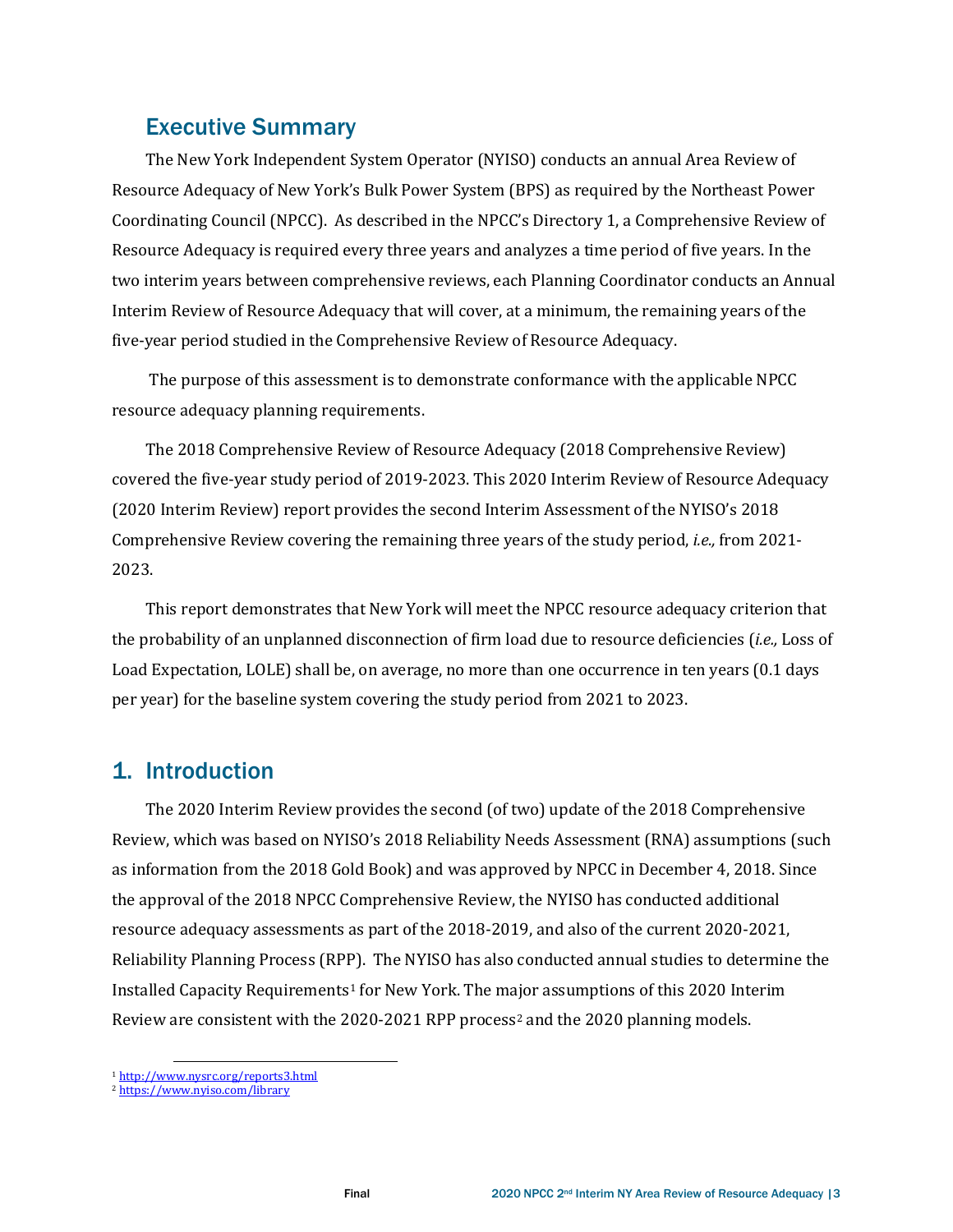# 2. Assumption Changes

#### 2.1. Load Model

[Figure 1](#page-4-0) and [Figure 3](#page-4-1) compare the baseline and high load (topline) peak demand forecasts from the 2018 Comprehensive Review with the 2020 Load and Capacity Data Report (2020 Gold Book[3\)](#page-3-0) for this Interim Review.

[Figure 2](#page-4-2) details the amounts of energy efficiency and codes and standards (EE), Behind-the-Meter (BtM) Solar Photovoltaic (Solar PV), BtM energy storage, electric vehicles, and BtM non-solar Distributed Generation (DG) represented in the baseline forecast at the time of summer peak demand.

The 2020 Gold Book baseline forecast reflects the expected impacts of energy efficiency, distributed energy resources, and behind-the-meter solar PV on annual energy use and peak loads. The high load scenario forecast reflects faster adoption of electric vehicles and other electrification, and slower adoption of behind-the-meter solar PV and energy efficiency measures.

The baseline peak load forecast represents an annual average growth rate of -0.09% over the horizon of the Gold Book's ten-year forecast. This compares to a growth rate of -0.13% from the rate of growth reported in the 2018 Comprehensive Review. There were no changes to the multiple load shape models from the 2018 Comprehensive Review. The NYISO used the same historical years (2002, 2006, and 2007), scaled up to forecasted seasonal peaks from the 2020 Gold Book, with Load Forecast Uncertainty (LFU) applied equally to all hours.

The BtM Solar PV forecast is discretely modeled with an hourly production data by zone, and the hourly shapes are applied during the load adjustment to account for the impact of the BtM generation on both on-peak and off-peak hours.

<span id="page-3-0"></span><sup>3</sup> <https://www.nyiso.com/documents/20142/2226333/2020-Gold-Book-Final-Public.pdf>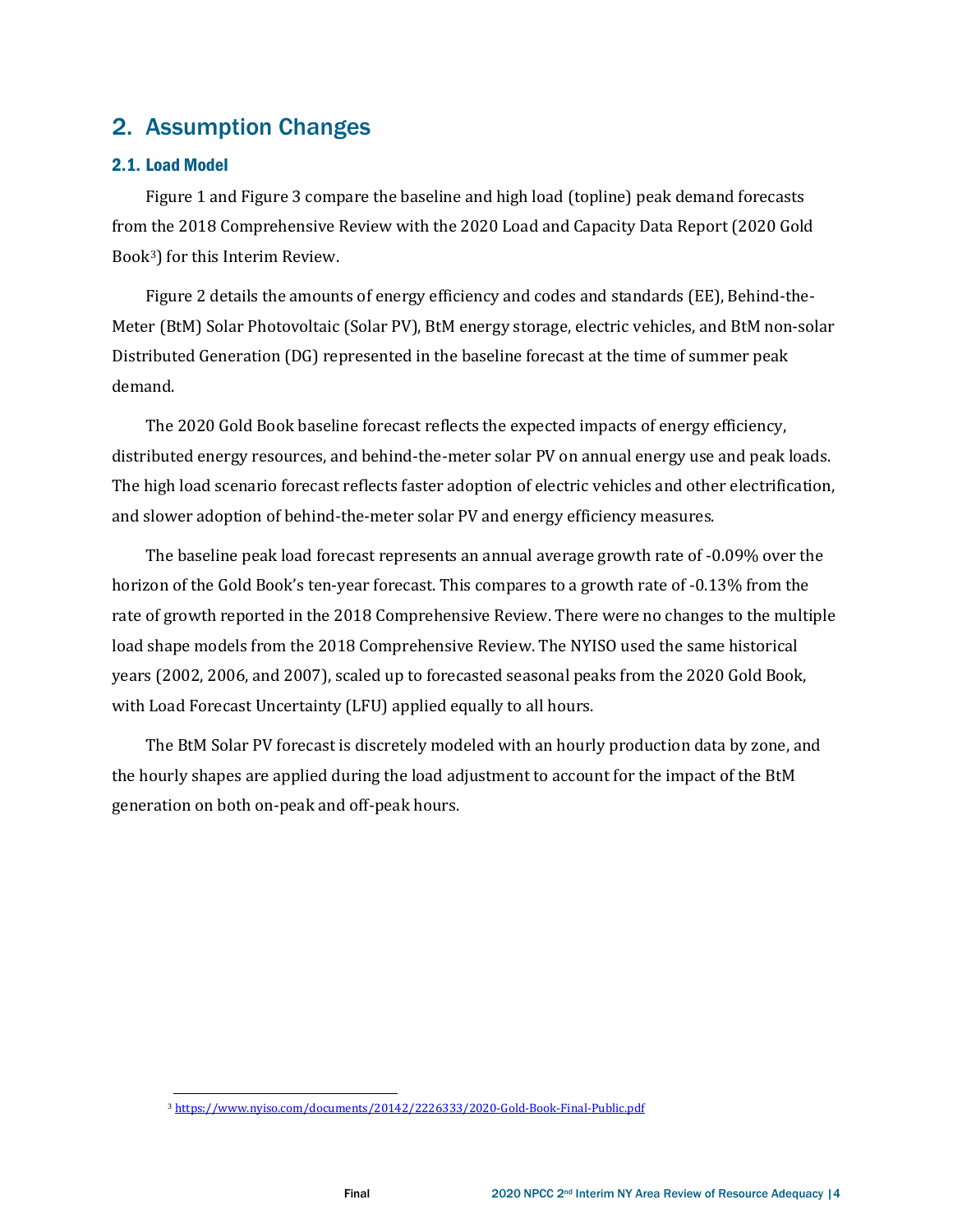<span id="page-4-0"></span>

|      | <b>Baseline Forecast (MW)</b>       |                            |              |
|------|-------------------------------------|----------------------------|--------------|
| Year | 2018 Comprehensive<br><b>Review</b> | <b>2020 Interim Review</b> | <b>Delta</b> |
| 2021 | 32.451                              | 32.129                     | $-322$       |
| 2022 | 32,339                              | 32,128                     | $-211$       |
| 2023 | 32.284                              | 31,918                     | $-366$       |

Figure 1: Comparison of Baseline Summer Peak Demand Forecasts

<span id="page-4-2"></span>Figure 2: Energy Efficiency, BtM Solar, Distributed Generation and Energy Storage Summer Peak Reductions along with Electric Vehicle Summer Peak Usage reflected in the Baseline Forecast

| Year | Values included in Baseline Forecast (MW Values at the time of Peak Demand) |                     |                               |                         |                       |  |
|------|-----------------------------------------------------------------------------|---------------------|-------------------------------|-------------------------|-----------------------|--|
|      | <b>Energy Efficiency</b>                                                    | <b>BTM Solar PV</b> | <b>Distributed Generation</b> | <b>Electric Vehicle</b> | <b>Energy Storage</b> |  |
| 2021 | 591                                                                         | 707                 | 251                           | 68                      | 14                    |  |
| 2022 | 943                                                                         | 841                 | 189                           | 103                     | 26                    |  |
| 2023 | 1.322                                                                       | 986                 | 169                           | 147                     | 44                    |  |

<span id="page-4-1"></span>Figure 3: Comparison of High Load (Topline) Summer Peak Demand Forecasts

|      | High Load Forecast (MW)* |                     |              |
|------|--------------------------|---------------------|--------------|
| Year | 2018 Comprehensive       | 2020 Interim Review | <b>Delta</b> |
|      | <b>Review</b>            |                     |              |
| 2021 | 34.554                   | 32,502              | $-2.052$     |
| 2022 | 34.727                   | 32.743              | -1.984       |
| 2023 | 34.946                   | 32.611              | $-2,335$     |

| Year | 2020 Interim Review (MW) | <b>Delta</b>     |             |
|------|--------------------------|------------------|-------------|
|      | <b>Baseline</b>          | <b>High Load</b> | (High-Base) |
| 2021 | 32.129                   | 32.502           | 373         |
| 2022 | 32.128                   | 32.743           | 615         |
| 2023 | 31,918                   | 32.611           | 693         |

\*2018 Gold Book High Load forecast was baseline load with medium EE and medium BtM added back. 2020 Gold Book High Load forecast was baseline load with lower EE, lower BtM and higher non-EV electrification added back.

### 2.2. Resources

For this review, resource assumptions are based upon the 2020 summer capability ratings of generation resources in the New York as reported in the 2020 Gold Book. Capacity values in [Figure](#page-5-0)  [4](#page-5-0) include resources electrically internal to New York, additions, re-ratings, retirements, purchases, sales, UCAP Deliverability Rights (UDRs) with firm capacity, and SCRs (Special Case Resources).

The 2020 Interim Review assumes 3,522 MW (summer capability) of generation deactivations (*e.g.,* retired, mothballed, or in an ICAP-Ineligible Forced Outage (IIFO), or proposed to retire or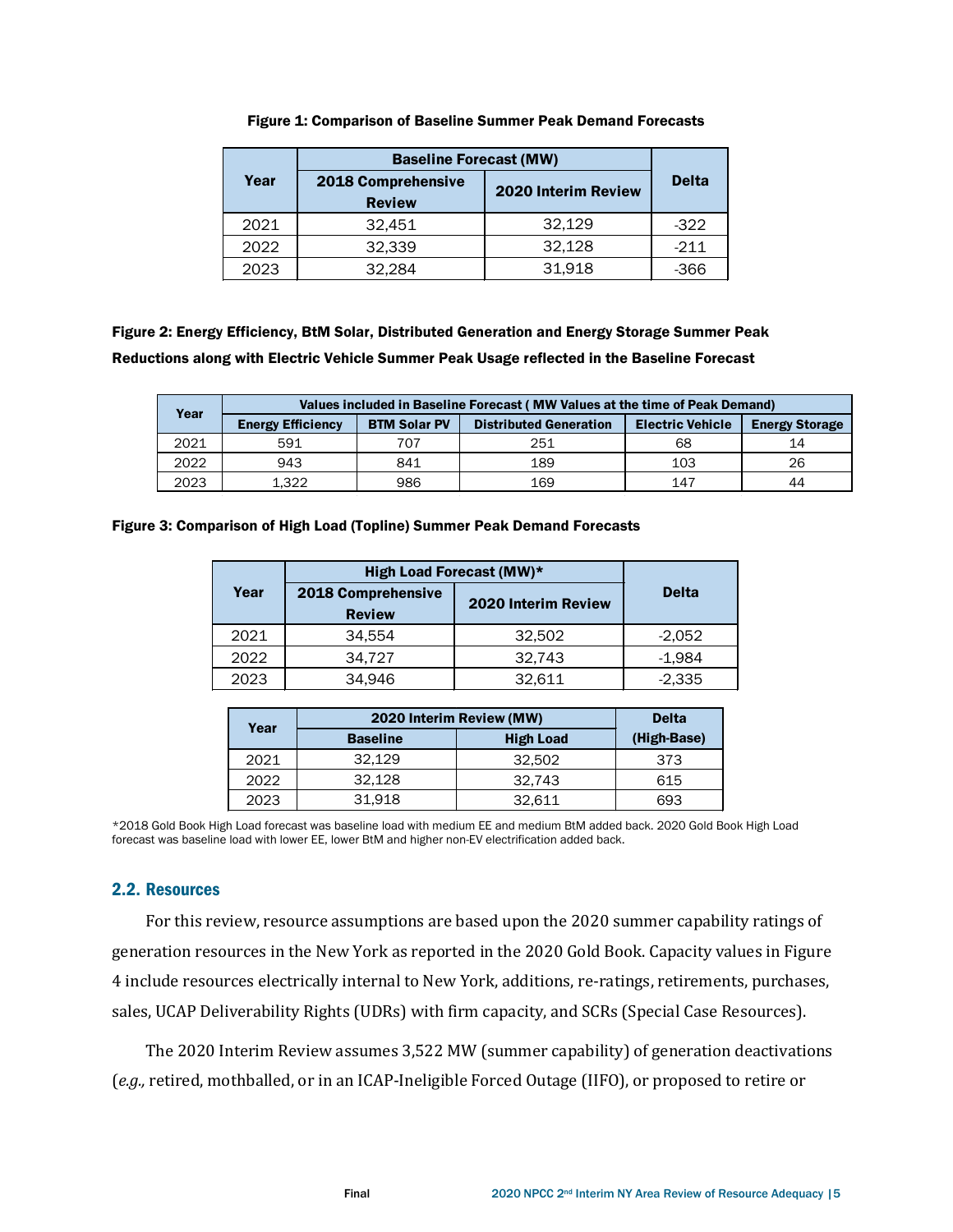mothball), as compared with 3,650 MW assumed for the 2018 Comprehensive Review. This Interim list of deactivations include 1,027 MW Indian Point Unit 2 deactivated on April 30, 2020 and 1,040 MW Indian Point 3 that NYISO anticipates to deactivate by April 30, 2021. An additional 1,626 MW[4](#page-5-1) (out of which 970 MW are impacted starting in year 2023 and the rest starting in 2025) are operationally impacted (as noted i[n Figure 7](#page-8-0) below) by the DEC peaker rule.[5](#page-5-2)

A total of 668 MW of proposed wind and solar generation, was added over the study period. The 680 MW CPV Valley and the 1,020 MW Cricket Valley projects are in-service.

The NYSRC annually sets the Installed Reliability Margin (IRM) for the New York Control Area (NYCA) for the upcoming capability year. The current  $IRM<sup>6</sup>$  $IRM<sup>6</sup>$  $IRM<sup>6</sup>$  is set at 18.9% of the forecasted NYCA peak load for the 2020 – 2021 Capability Year (May 1, 2020 through April 30,2021). The IRM meets NPCC's and NYSRC's resource adequacy criterion to plan for a Loss of Load Expectation ("LOLE") of no greater than 0.1 days/year.

Additionally, the NYISO sets the Locational Minimum Installed Capacity Requirements (LCRs) for three New York Localities. The LCRs for the 2020–2021 Capability Year are: 86.6% for the New York City Locality, 103.4% for the Long Island Locality, and 90.0% for the G-J Locality.

|      | Capacity Resources (MW)*            |                     |              |
|------|-------------------------------------|---------------------|--------------|
| Year | 2018 Comprehensive<br><b>Review</b> | 2020 Interim Review | <b>Delta</b> |
| 2021 | 41,358                              | 40.429              | -929         |
| 2022 | 41.500                              | 41.001              | -500         |
| 2023 | 41.500                              | 40.231              | -1.269       |

<span id="page-5-0"></span>Figure 4: Comparison of Total Resource Assumptions (Summer MW Ratings)

\*Projected resources includes NYCA Capacity, net purchases and sales from the 2018 Gold Book and 2020 Gold Book, respectively, and SCR. NYCA Capacity values are resources electrically internal to the NYCA, additions, re-ratings, and retirements (including proposed retirements and mothballs). Capacity values reflect the lesser of CRIS and DMNC values.

<span id="page-5-1"></span><sup>4</sup> Some of the units will be out of service during ozone season only

<span id="page-5-2"></span><sup>5</sup> In 2020, the New York State Department of Environmental Conservation adopted a regulation to limit nitrogen oxides (NOx) emissions from simple-cycle combustion turbines ("Peaking Units") (referred to as the "Peaker Rule"). The Peaker Rule required all impacted plant owners to file compliance plans by March 2, 2020. NYISO considered the affected Generators' compliance plans in the development of the 2020 Reliability Needs Assessment Base Case, on which this Interim is also based.

<span id="page-5-3"></span><sup>6</sup> All values in the IRM calculation are based upon full installed capacity values of resources.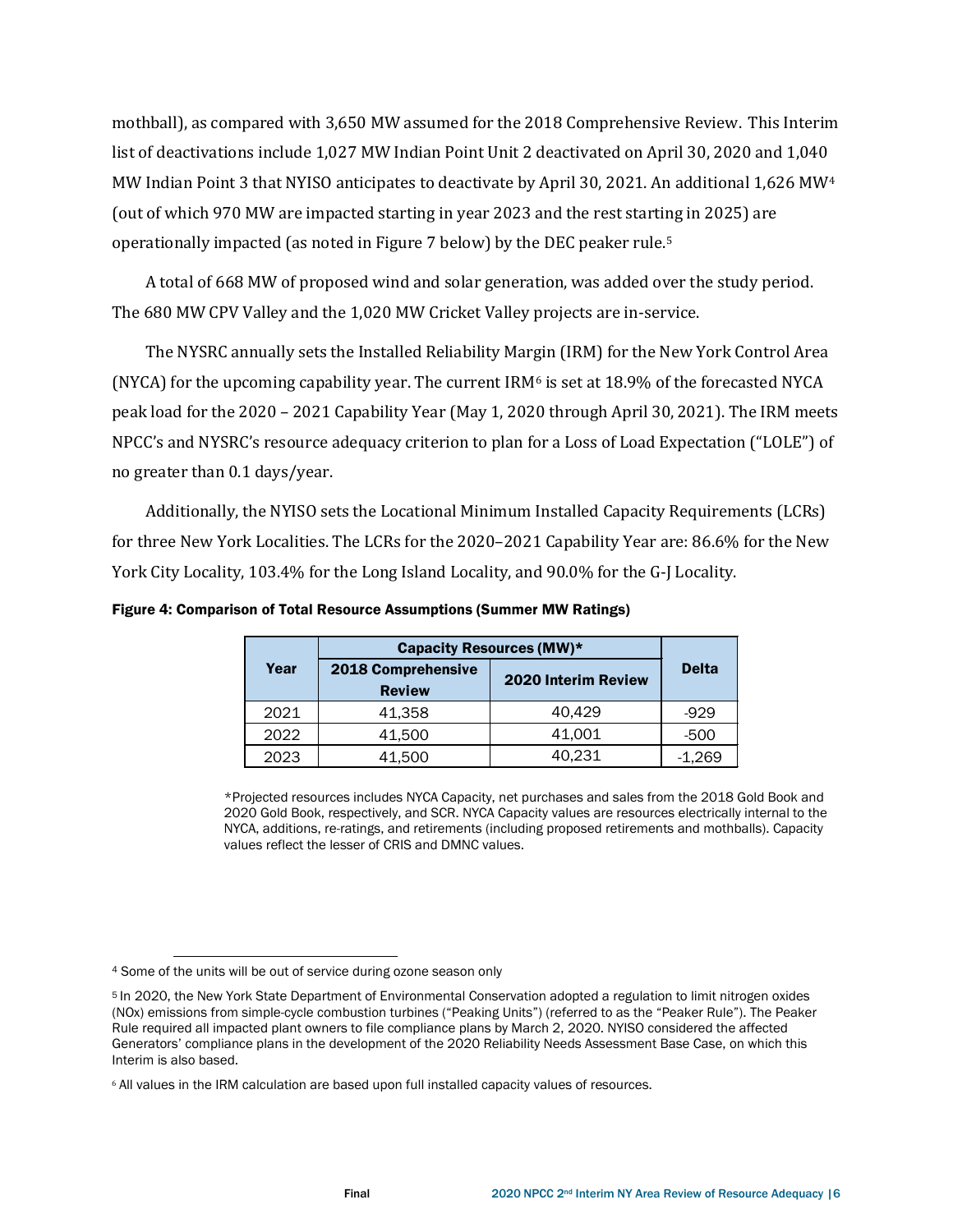| Queue # | <b>Project Name</b>                  | Zone | <b>CRIS</b>    | <b>Interconnection</b> | <b>2020 RNA</b> |
|---------|--------------------------------------|------|----------------|------------------------|-----------------|
|         |                                      |      | <b>Request</b> | <b>Status</b>          | <b>COD</b>      |
|         | <b>Proposed Generation Additions</b> |      |                |                        |                 |
| 387     | Cassadaga Wind                       | A    | 126.0          | CY17                   | 12/2021         |
| 396     | Baron Winds                          | C    | 238.4          | CY17                   | 12/2021         |
| 422     | Eight Point Wind Energy Center       | B    | 101.2          | CY17                   | 12/2021         |
| 505     | <b>Ball Hill Wind</b>                | A    | 100.0          | CY17                   | 12/2022         |
| 546     | Roaring Brook Wind                   | Е    | 79.7           | CY19                   | 12/2021         |
| 678     | Calverton Solar Energy Center        | K    | 22.9           | CY19                   | 12/2021         |
|         | <b>Total MW additions</b>            |      | 668.2          |                        |                 |

### Figure 5: Generation Additions Assumed in the NYISO's 2020 RNA Case and 2020 Interim Review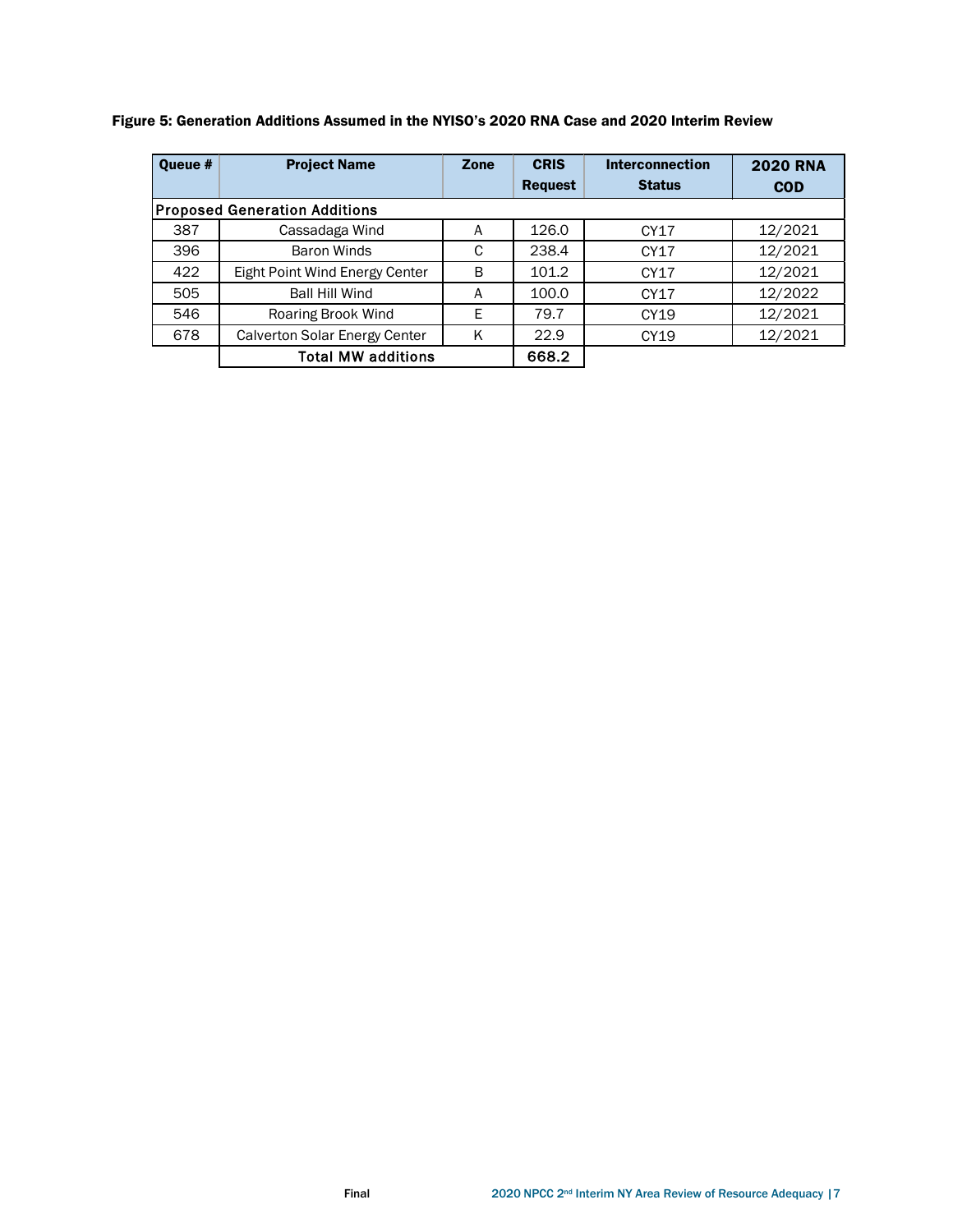| 2020 GB Table                                                               | <b>Owner/ Operator</b>               | <b>Plant Name</b>                          | Zone         | <b>CRIS</b> |
|-----------------------------------------------------------------------------|--------------------------------------|--------------------------------------------|--------------|-------------|
|                                                                             | International Paper Company          | Ticonderoga                                | F            | 7.6         |
|                                                                             | Helix Ravenswood, LLC                | Ravenswood 09                              | J            | 21.7        |
|                                                                             | Binghamton BOP, LLC                  | Binghamton                                 | C            | 43.8        |
|                                                                             | Helix Ravenswood, LLC                | Ravenswood 2-1                             | J            | 40.4        |
|                                                                             |                                      | Ravenswood 2-2                             | J            | 37.6        |
| Table IV-3: Deactivated Units with                                          |                                      | Ravenswood 2-3                             | J            | 39.2        |
| Unexpired CRIS Rights Not Listed in<br><b>Existing Capacity Table III-2</b> |                                      | Ravenswood 2-4                             | J            | 39.8        |
|                                                                             |                                      | Ravenswood 3-1                             | J            | 40.5        |
|                                                                             |                                      | Ravenswood 3-2                             | J            | 38.1        |
|                                                                             |                                      | Ravenswood 3-4                             | J            | 35.8        |
|                                                                             | Cayuga Operating Company, LLC        | Cayuga 2                                   | $\mathsf{C}$ | 154.7       |
|                                                                             | Lyonsdale Biomass, LLC               | Lyonsdale                                  | E.           | 20.2        |
|                                                                             | <b>Exelon Generation Company LLC</b> | Monroe Livingston                          | B            | 2.4         |
|                                                                             | Innovative Energy Systems, Inc.      | <b>Steuben County LF</b>                   | C            | 3.2         |
| Table IV-4: Deactivated Units Listed Consolidated Edison Co. of NY, Inc     |                                      | Hudson Ave 4                               | J.           | 13.9        |
| in Existing Capacity Table III-2                                            | New York State Elec. & Gas Corp.     | Auburn - State St                          | C            | 5.8         |
|                                                                             | Cayuga Operating Company, LLC        | Cayuga 1                                   | C            | 154.1       |
|                                                                             | Consolidated Edison Co. of NY, Inc.  | Hudson Ave 3                               | J            | 16.0        |
|                                                                             | Albany Energy, LLC                   | Albany LFGE                                | F            | 4.5         |
| Table IV-5: Notices of Proposed<br>Deactivations as of March 15,            | Somerset Operating Company, LLC      | Somerset                                   | A            | 686.5       |
|                                                                             | <b>National Grid</b>                 | West Babylon 4                             | K            | 49.0        |
| 2020                                                                        | Entergy Nuclear Power Marketing, LLC | Indian Point 2                             | H            | 1,026.5     |
|                                                                             |                                      | Indian Point 3                             |              | 1,040.4     |
|                                                                             |                                      | Total 2020 RNA MW assumed as deactivated** |              | 3.522       |

#### Figure 6: Generation Deactivations Assumed in the NYISO's 2020 Planning Case and 2020 Interim Review

\*Consistent with deactivation dates

\*\* Does not include peaker retirements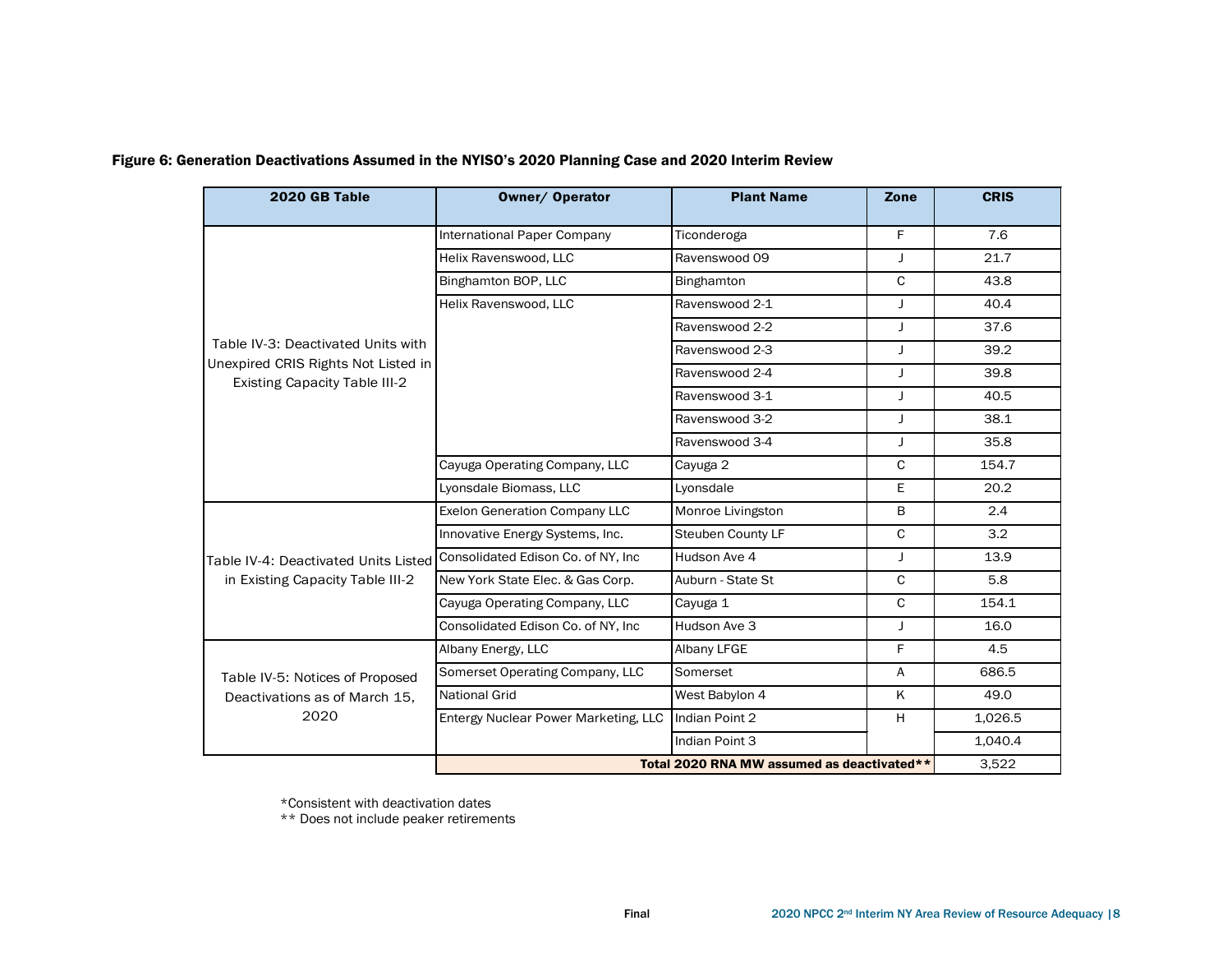#### Figure 7: Peaker Rule Compliance

<span id="page-8-0"></span>

| 2020 GB Table                                                       | Owner/ Operator                     | <b>Plant Name</b>                                   | Zone | <b>CRIS</b> |
|---------------------------------------------------------------------|-------------------------------------|-----------------------------------------------------|------|-------------|
|                                                                     | Central Hudson Gas & Elec. Corp.    | Coxsackie $GT^1$                                    | G    | 19.9        |
|                                                                     |                                     | South Cairo <sup>1</sup>                            | G    | 19.8        |
|                                                                     | Consolidated Edison Co. of NY, Inc. | 74 St. GT 1 & 2 <sup>1</sup>                        | J    | 39.1        |
|                                                                     |                                     | Hudson Ave 5 <sup>1</sup>                           |      | 15.1        |
|                                                                     |                                     | 59 St. GT 1                                         |      | 15.4        |
|                                                                     | Helix Ravenswood, LLC               | Ravenswood 01 <sup>1</sup>                          | J    | 8.8         |
|                                                                     |                                     | Ravenswood 10 <sup>1</sup>                          |      | 21.2        |
|                                                                     |                                     | Ravenswood 11 <sup>1</sup>                          |      | 20.2        |
|                                                                     | <b>National Grid</b>                | Glenwood GT $1^1$                                   | K    | 14.6        |
|                                                                     |                                     | Northport GT <sup>1</sup>                           |      | 13.8        |
| Table IV-6: Proposed Staus Change<br>to Comply with DEC Peaker Rule |                                     | Port Jefferson GT 01 <sup>1</sup>                   |      | 14.1        |
|                                                                     | NRG Power Marketing, LLC            | Astoria GT 2-1, 2-2, 2-3, 2-4 <sup>1</sup>          | J    | 165.8       |
|                                                                     |                                     | Astoria GT 3-1, 3-2, 3-3, 3-4 <sup>1</sup>          |      | 170.7       |
|                                                                     |                                     | Astoria GT 4-1, 4-2, 4-3, 4-4 <sup>1</sup>          |      | 167.9       |
|                                                                     |                                     | Arthur Kill GT1                                     |      | 16.5        |
|                                                                     | Astoria Generating Company, L.P.    | Gowanus 1-1 through $1-8^{1/2}$                     | J    | 138.7       |
|                                                                     |                                     | Gowanus 4-1 through 4-8 <sup>1, 2</sup>             |      | 140.1       |
|                                                                     |                                     | Astoria GT 01 <sup>2</sup>                          |      | 15.7        |
|                                                                     |                                     | Gowanus 2-1 through 2-8 <sup>2</sup>                |      | 152.8       |
|                                                                     |                                     | Gowanus 3-1 through 3-8 <sup>2</sup>                |      | 146.8       |
|                                                                     |                                     | Narrows 1-1 through $2-8^2$                         |      | 309.1       |
|                                                                     |                                     | Additional total 2020 RNA MW assumed out of service |      | 1,626       |

change in status

<sup>1</sup> These units' status are proposed to be effective starting in 2023; all others are proposed to be effective starting in 2025. <sup>2</sup> Units will be out of service in the summer ozone season only.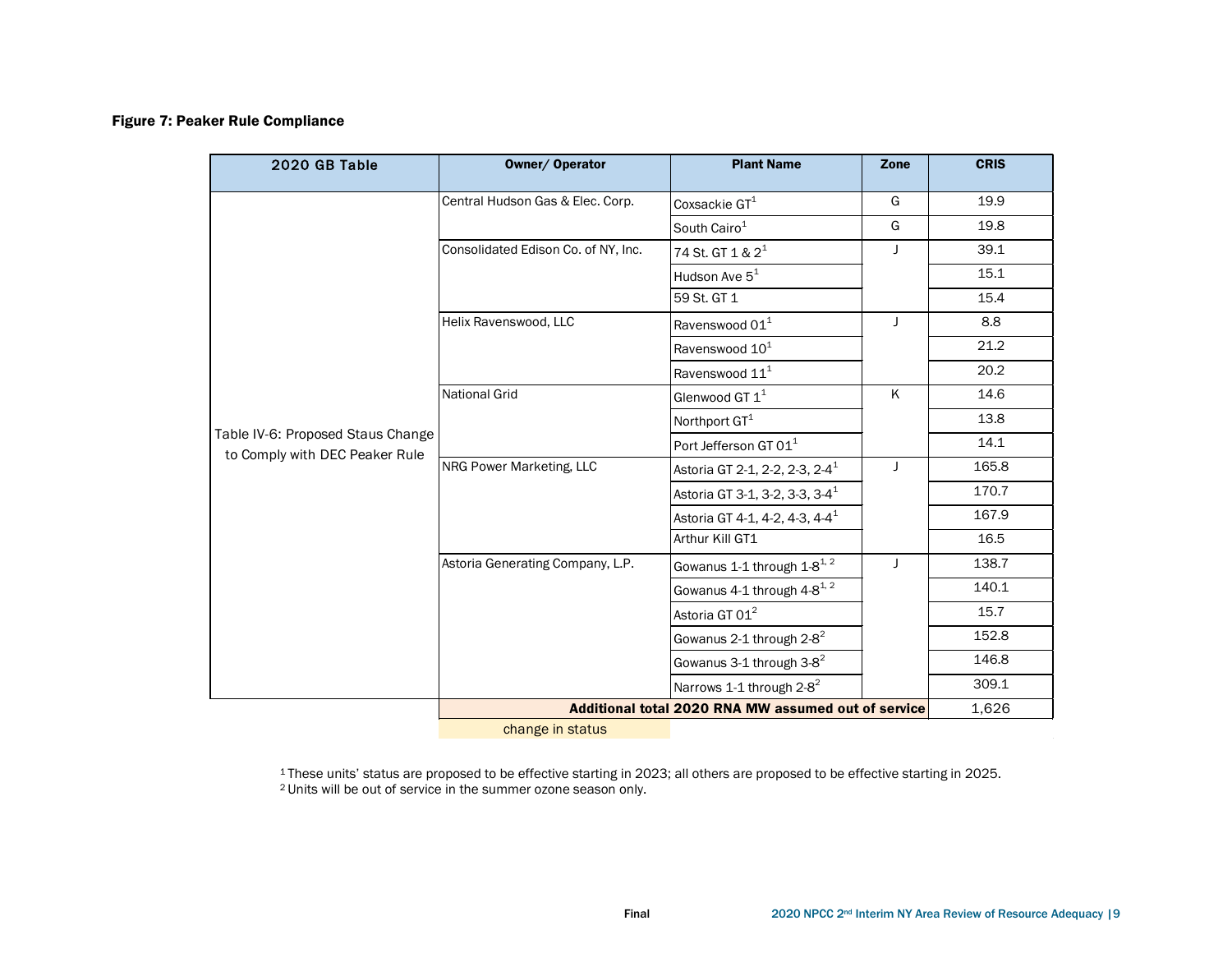#### 2.3. Transmission

Highlights of changes since the 2018 NPCC Comprehensive Review:

- On April, 2019, the NYISO Board of Director[s announced its selection](https://www.nyiso.com/documents/20142/1390750/Board-Decision-AC-Transmission-2019-04-08.pdf/32323d32-f534-a790-1b03-2cb110033320) of two transmission projects with an in-service date of December 2023 to meet public policy needs identified in the Public Policy Transmission Planning Process (PPTPP) to increase the transfer capability of the Central East Interface by at least 350 MW and the transfer capability of the UPNY/SENY interface by at least 900 MW. The AC Transmission projects will add the largest amount of free-flowing transmission capacity to the state's grid in more than 30 years.
- In October 2017, the NYISO's Board of Directors selected a transmission project with an in-service date in June 2022 to increase transfer capability from Western New York and Ontario to central and eastern New York. This project includes a new 345 kV circuit and phase angle regulator (PAR) that will alleviate constraints in the Niagara area.
	- o The Western NY Public Policy Transmission Project (the Empire State Line Proposal 1), to be developed by NextEra Energy Transmission New York, Inc., was included in the 2018 RNA/Comprehensive Reliability Plan (CRP) Base Case and the 2018 Comprehensive Review of Resource Adequacy.
- Con Edison's cables B and C are assumed out-of-service throughout the study period due to long term unavailability.
- Following deactivation of Indian Point Unit Nos. 2 and 3, the series reactors on lines 71, 72, M51, and M52 will be by-passed each summer.
- L33 PAR is out of service until its 2022-targeted replacement.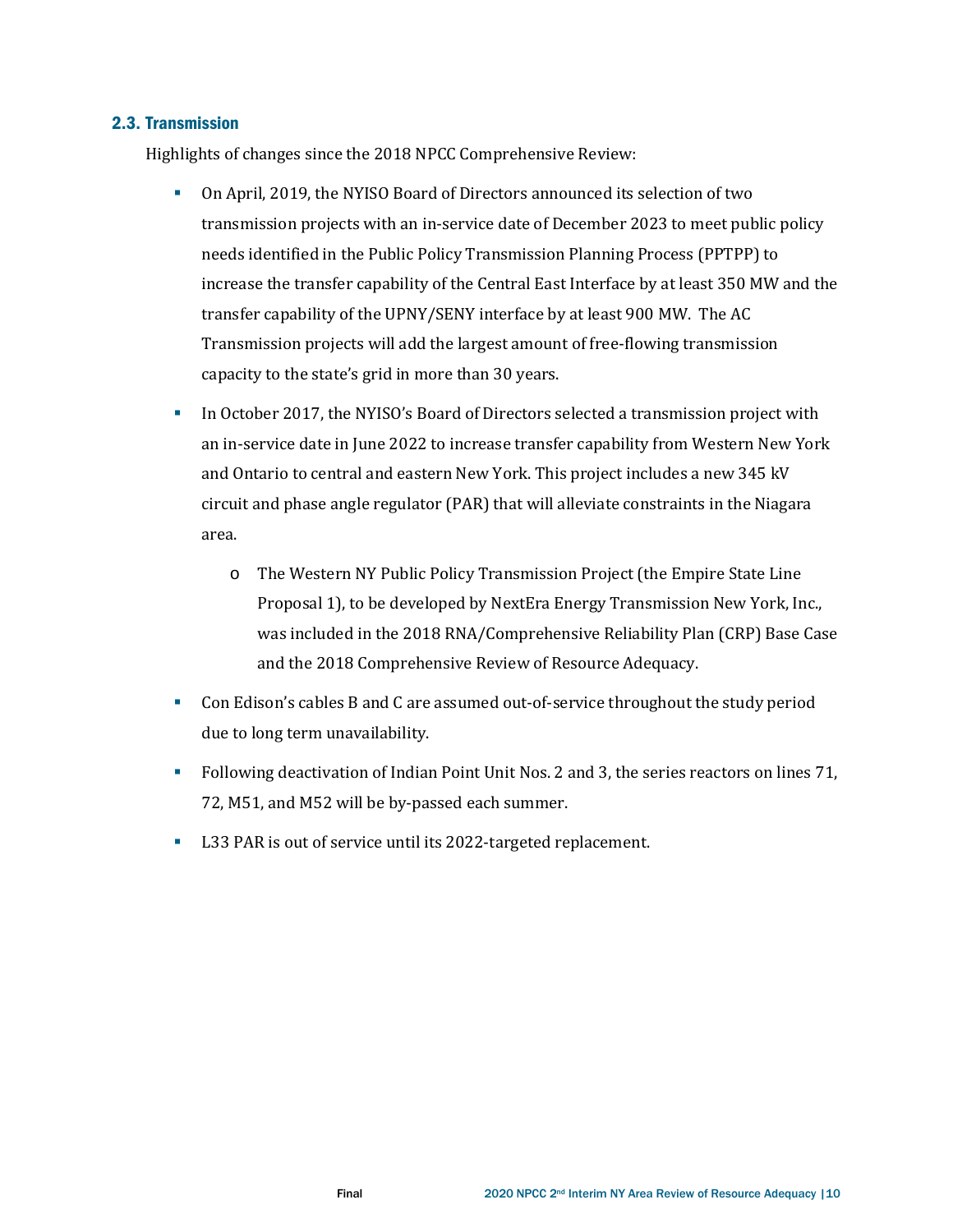#### Figure 8: Public Policy Planning- Selected Transmission



Source: NYISO's 2020 [Power Trends](https://www.nyiso.com/documents/20142/2223020/2019-Power-Trends-Report.pdf/0e8d65ee-820c-a718-452c-6c59b2d4818b)

#### Figure 9: Transmission Additions Assumed in the NYISO's 2020 RNA and 2020 Interim Review

| Oueue #    | <b>Project Name</b>       | Zone           | <b>CRIS</b>    | <b>SP MW</b> | <b>Interconnection</b>                                                            | <b>2020 RNA COD</b> |
|------------|---------------------------|----------------|----------------|--------------|-----------------------------------------------------------------------------------|---------------------|
|            |                           |                | <b>Request</b> |              | <b>Status</b>                                                                     |                     |
|            |                           |                |                |              | Proposed Transmission Additions, other than Local Transmission Owner Plans (LTPs) |                     |
| 0545A      | <b>Empire State Line</b>  | Regulated      | n/a            | n/a          | completed TIP Facility                                                            | 6/2022              |
|            |                           | Transmission   |                |              | Study (Western NY PPTPP)                                                          |                     |
|            |                           | Solutions      |                |              |                                                                                   |                     |
| 556        | Segment A Double Circuit  |                |                |              | TIP Facility Study in                                                             | 12/2023             |
|            |                           |                |                |              | progress                                                                          |                     |
|            |                           |                |                |              | (AC PPTPP)                                                                        |                     |
| 543        | Segment B Knickerbocker-  |                |                |              | TIP Facility Study in                                                             | 12/2023             |
|            | Pleasant Valley 345 kV    |                |                |              | progress                                                                          |                     |
|            |                           |                |                |              | (AC PPTPP)                                                                        |                     |
| <b>SDU</b> | Leeds-Hurley SDU          | System         | n/a            | n/a          | SDU                                                                               | summer 2021         |
|            |                           | Deliverability |                |              | triggered for construction                                                        |                     |
|            |                           | Upgrades       |                |              | in CY11                                                                           |                     |
|            |                           | (SDU)          |                |              |                                                                                   |                     |
|            | <b>CRIS Request</b>       |                |                |              |                                                                                   |                     |
| 430        | Cedar Rapids Transmission | D.             | 80             | 80           | CY17                                                                              | 10/2021             |
|            | Upgrade                   |                |                |              |                                                                                   |                     |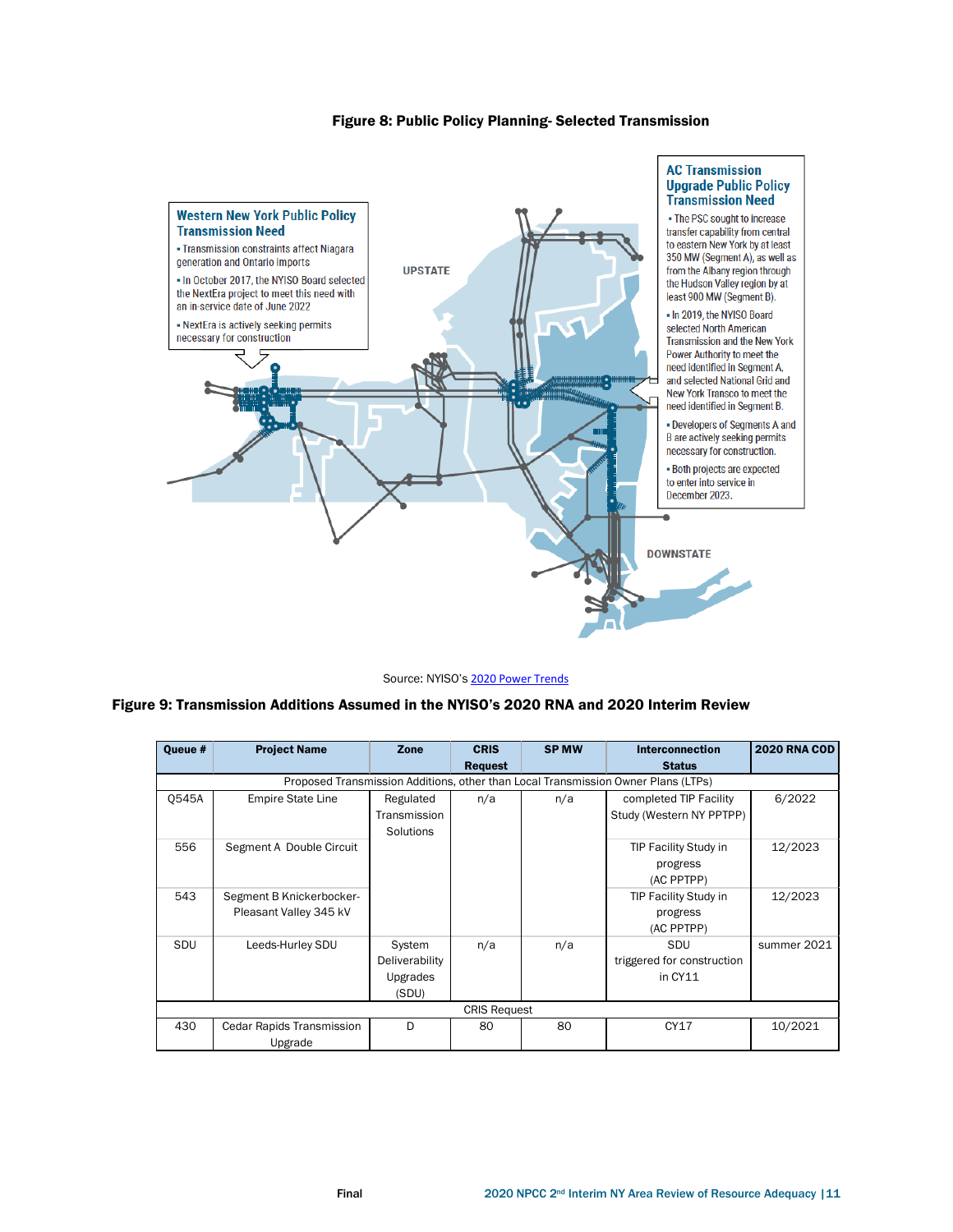#### 2.4. Unit Availability

[Figure 10](#page-11-0) compares the five-year weighted average EFORd (Equivalent Demand Forced Outage Rate) values for generation units in the NYCA, which were included in this Interim Review, to the EFORd values used in the 2018 Comprehensive Review. The EFORd values for thermal units and large hydro units are calculated from NERC GADS data submitted by the generator owners.

Production data for wind, solar and run-of-river hydro units are used to determine the summer and winter capacity factors for these resources:

- Wind capacity factors are  $\sim$  17% summer and  $\sim$  31% winter
- Run-of-river capacity factors are  $\sim$  44% summer and  $\sim$  58% winter
- Solar capacity factors are  $\sim$  50% summer and  $\sim$  1% winter

The performance factor for SCRs is determined based upon those resources' actual load reductions in either required system tests of their capability to reduce load or in actual demand response activation calls.

|                       | 5-Year Weighted EFORd Values*       |                     |  |  |
|-----------------------|-------------------------------------|---------------------|--|--|
| <b>Unit Type</b>      | 2018 Comprehensive<br><b>Review</b> | 2020 Interim Review |  |  |
| Petroleum             | 16.6%                               | 12.9%               |  |  |
| Gas                   | 5.8%                                | 6.1%                |  |  |
| <b>Nuclear</b>        | 3.1%                                | 2.2%                |  |  |
| Conventional Hydro    | 1.0%                                | 1.3%                |  |  |
| <b>Pumped Storage</b> | 4.1%                                | 5.1%                |  |  |
| <b>Biomass</b>        | 4.5%                                | 4.4%                |  |  |

#### <span id="page-11-0"></span>Figure 10: 5-year Weighted Average EFORd Values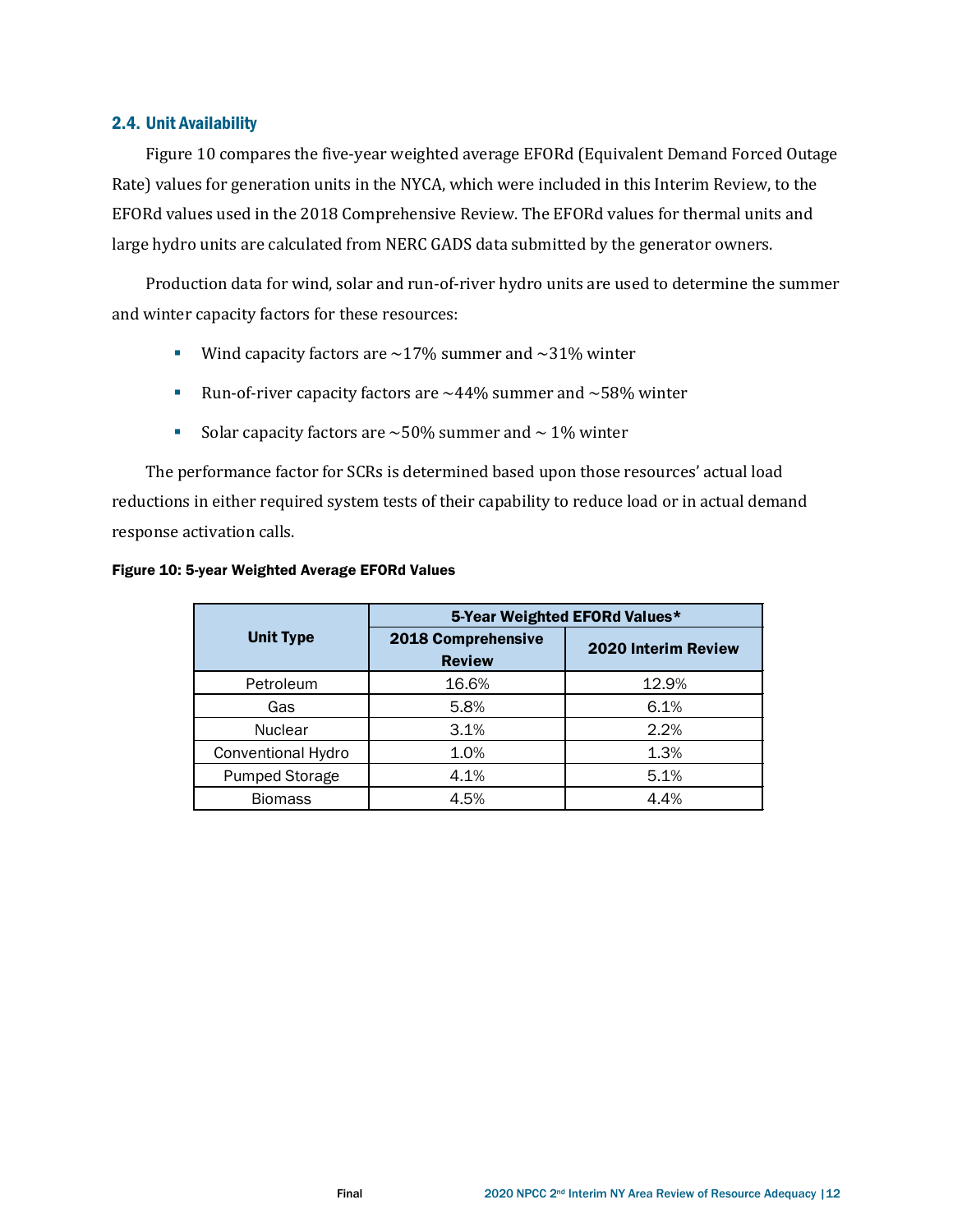## 3.Gas Infrastructure

New York's reliance on natural gas as the primary fuel for electric generation justifies continued vigilance regarding the status of the natural gas system. The NYISO is actively involved in natural gas/electric coordination efforts with New York State and federal regulators, pipeline owners, generator owners, local distribution companies, and neighboring ISOs and Regional Transmission Operators (RTOs).

The NYISO's efforts with respect to gas supply assurance focus on: (i) improving communication and coordination between the gas and electric sectors; (ii) annual, weekly and, when conditions warrant, *ad hoc* generator surveys of fuel supplies to enhance awareness in the control room and provide electric system reliability benefits; and (iii) addressing the electric system reliability impact of the sudden catastrophic loss of gas.

## 4. Environmental Initiatives and Other Regulatory Activities

Federal, state and local government regulatory programs may impact the operation and reliability of the New York bulk electric grid. Compliance with regulatory initiatives and permitting requirements may require investment by the owners of New York's existing thermal power plants. If the owners of those plants have to make considerable investments, the cost of such investments could impact whether they remain available in the NYISO's markets and therefore potentially affect the reliability<sup>[7](#page-12-0)</sup> of the bulk system.

The Climate Leadership and Community Protection Act (CLCPA) is one of the primary public policy initiatives shaping how energy will be supplied in New York State in the future. The New York State Department of Environmental Conservation (NYSDEC) "Peaker Rule" requires significant emission reductions from older high-emitting gas turbines, which will result in some decisions to deactivate affected units in 2023 and 2025. These two initiative will lead to large changes in the type of resources available to serve the demand in New York.

To support the development of clean energy in this competitive environment, contracts for Renewable Energy Credits (RECs) between the New York State and developers were established. The CLCPA calls for growing the portion of load served by renewable resources to 70% by 2030.

<span id="page-12-0"></span> $^7$  For instance, the 2020 RNA reflected in the Base Cases (baseline system) the compliance plans filed with DEC in 2020 by the impacted generator owners, related with the proposed DEC rulemaking to control oxides of nitrogen (NOx) emissions from simple cycle and regenerative combustion turbines (Peaker Rule).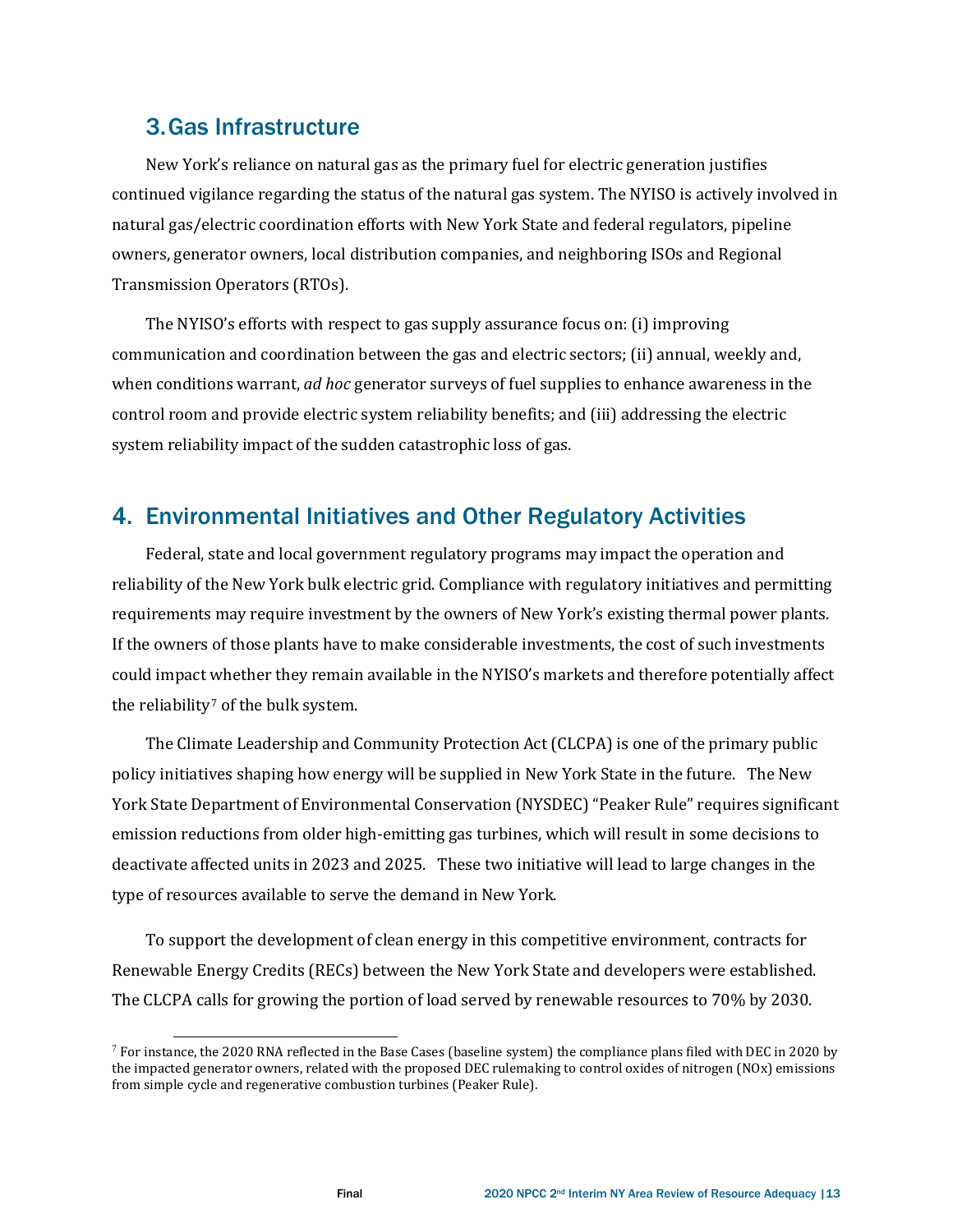Looking beyond 2030, the CLCPA requires a zero-emission grid by 2040. The RNA 70x30 Scenario in conjunction with other studies being performed by the NYISO, such as the *Phase 2 Climate Change Impact & Resilience Study*, takes an initial review of the reliability implications of the CLCPA targets.

At the federal, state, and local levels, public policy initiatives are shaping the grid of the future. How the grid is operated to maintain reliability and economic efficiency while achieving these policies requires careful and informed operations, market design, and planning. From this perspective, the NYISO is examining a number of public policy initiatives, and engaging stakeholders and policymakers to identify the challenges and opportunities these initiatives may present to bulk power system reliability and efficiency.

The regulatory programs with the largest potential impacts on the availability of resources needed to maintain reliability are summarized below: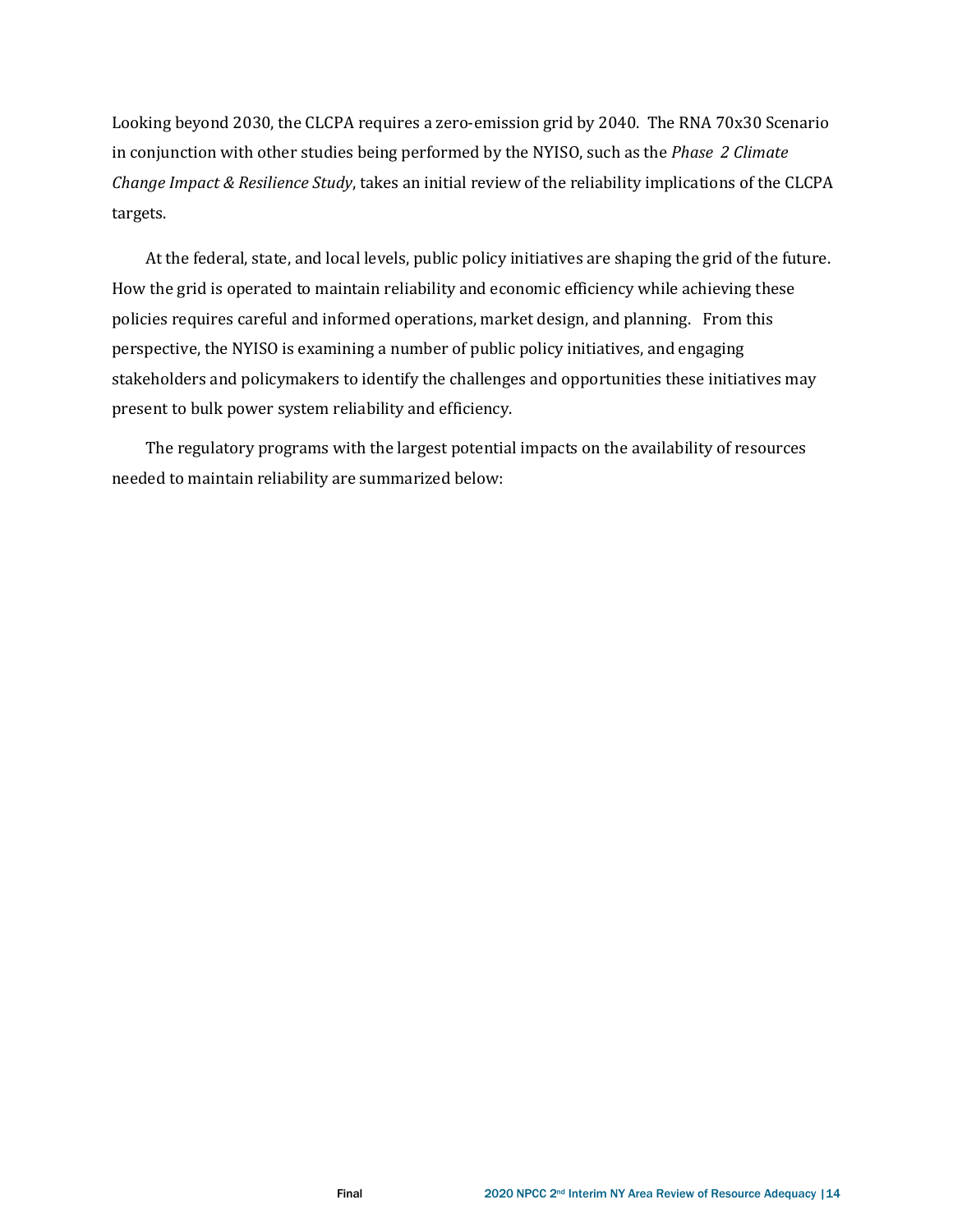| <b>PUBLIC POLICY</b><br><b>INITIATIVE</b>                                                                                                               | <b>POLICYMAKING</b><br><b>ENTITIES</b>                                                                                                                                                                                                                                                                                                                                                                                                                                                                                                                                                                                                                                       | <b>PUBLIC POLICY</b><br><b>GOALS</b>                                                                                                                                     | <b>PUBLIC POLICY</b><br><b>IMPLICATIONS</b>                                                                                                                                                                                                                                                            |
|---------------------------------------------------------------------------------------------------------------------------------------------------------|------------------------------------------------------------------------------------------------------------------------------------------------------------------------------------------------------------------------------------------------------------------------------------------------------------------------------------------------------------------------------------------------------------------------------------------------------------------------------------------------------------------------------------------------------------------------------------------------------------------------------------------------------------------------------|--------------------------------------------------------------------------------------------------------------------------------------------------------------------------|--------------------------------------------------------------------------------------------------------------------------------------------------------------------------------------------------------------------------------------------------------------------------------------------------------|
| <b>Climate Leadership</b><br>and Community<br><b>Protection Act</b>                                                                                     | <b>New York State Public Service</b><br>6,000 MW of distributed solar<br><b>Commission, New York State</b><br>installed by 2025, 185 trillion<br><b>Energy Research and</b><br><b>BTU reduction in total energy</b><br>Development Authority,<br>consumption, including<br>New York State Department of<br>electrification to reduce fossil<br><b>Environmental Conservation,</b><br>fuel use in buildings by 2025,<br><b>Climate Action Council</b><br>3,000 MW of storage installed<br>by 2030, 70% of load supplied<br>by renewable resources by<br>2030, 9,000 MW of Offshore<br>Wind Installed by 2035, 100%<br>of load supplied by zero-<br>emissions resources by2040 |                                                                                                                                                                          | <b>Transformation of the power</b><br>grid, necessitating examination of<br>market structures, planning<br>processes, flexible load, and<br>investment in bulk power system<br>infrastructure                                                                                                          |
| <b>Indian Point</b><br><b>Deactivation</b>                                                                                                              | Agreement between<br>Deactivate Indian Point units 2<br><b>New York State and Entergy</b><br>and 3 by 2020 and 2021,<br>respectively                                                                                                                                                                                                                                                                                                                                                                                                                                                                                                                                         |                                                                                                                                                                          | The NYISO issued a deactivation<br>assessment finding no reliability<br>need associated with loss of Indian<br>Point's 2,311 MW assuming the<br>addition of certain expected<br>resources.Subsequently, unit 2<br>deactivated on April 30, 2020.<br>Unit 3 is scheduled to deactivate<br>in April 2021 |
| <b>New York City</b><br><b>Residual Oil</b><br><b>Elimination</b>                                                                                       | <b>City of New York</b>                                                                                                                                                                                                                                                                                                                                                                                                                                                                                                                                                                                                                                                      | Eliminate combustion of fuel oil<br>numbers 6 and 4 in New York City by<br>2020 and 2025, respectively                                                                   | 2,946 MW of installed<br>capacity affected by rule                                                                                                                                                                                                                                                     |
| CO <sub>2</sub> Performance<br><b>Standards</b><br>for Major Electric Generating<br><b>Facilities</b>                                                   | <b>New York State</b><br>Department of<br>Environmental<br><b>Conservation (DEC)</b>                                                                                                                                                                                                                                                                                                                                                                                                                                                                                                                                                                                         | <b>Establish restrictions on carbon</b><br>dioxide emissions for fossil fuel-<br>fired facilities in New York by 2020                                                    | As of April 2020, all coal-fired<br>generation facilities supplying the<br>bulk power system deactivated.<br>NYISO generator deactivation<br>assessments found no reliability<br>needs associated with these<br>deactivations                                                                          |
| <b>Regional Greenhouse</b><br><b>Gas Initiative (RGGI)</b>                                                                                              | New York and other<br><b>RGGI states</b>                                                                                                                                                                                                                                                                                                                                                                                                                                                                                                                                                                                                                                     | Reduce carbon dioxide emissions<br>cap by 30% from 2020 to 2030 and<br>expand applicability to currently<br>exempt "peaking units" below<br>current 25 MW threshold      | The NYS DEC proposed to expand<br>applicability in NYS to generators<br>of 15 MW or greater, whereas<br>current rules do not apply to<br>generators less than 25 MW                                                                                                                                    |
| "Peaker Rule"<br><b>Ozone Season Oxides of</b><br><b>Nitrogen (NOx) Emissions</b><br>Limits for simple cycle and<br>regenerative combustion<br>turbines | <b>New York State</b><br>Department of<br>Environmental<br><b>Conservation (DEC)</b>                                                                                                                                                                                                                                                                                                                                                                                                                                                                                                                                                                                         | Reduce ozone-contributing<br>pollutants associated with New<br>York State-based peaking unit<br>generation. Compliance<br>obligations phased in between<br>2023 and 2025 | DEC rule impacts approximately<br>3,300 MWs of peaking unit<br>capacity in New York State. The<br>NYISO is analyzing compliance<br>plans through its Reliability Needs<br>Assessment (RNA) to determine<br>whether they give rise to reliability<br>needs                                              |

*Source[: https://www.nyiso.com/documents/20142/2223020/2020-Power-Trends-Report.pdf](https://www.nyiso.com/documents/20142/2223020/2020-Power-Trends-Report.pdf)*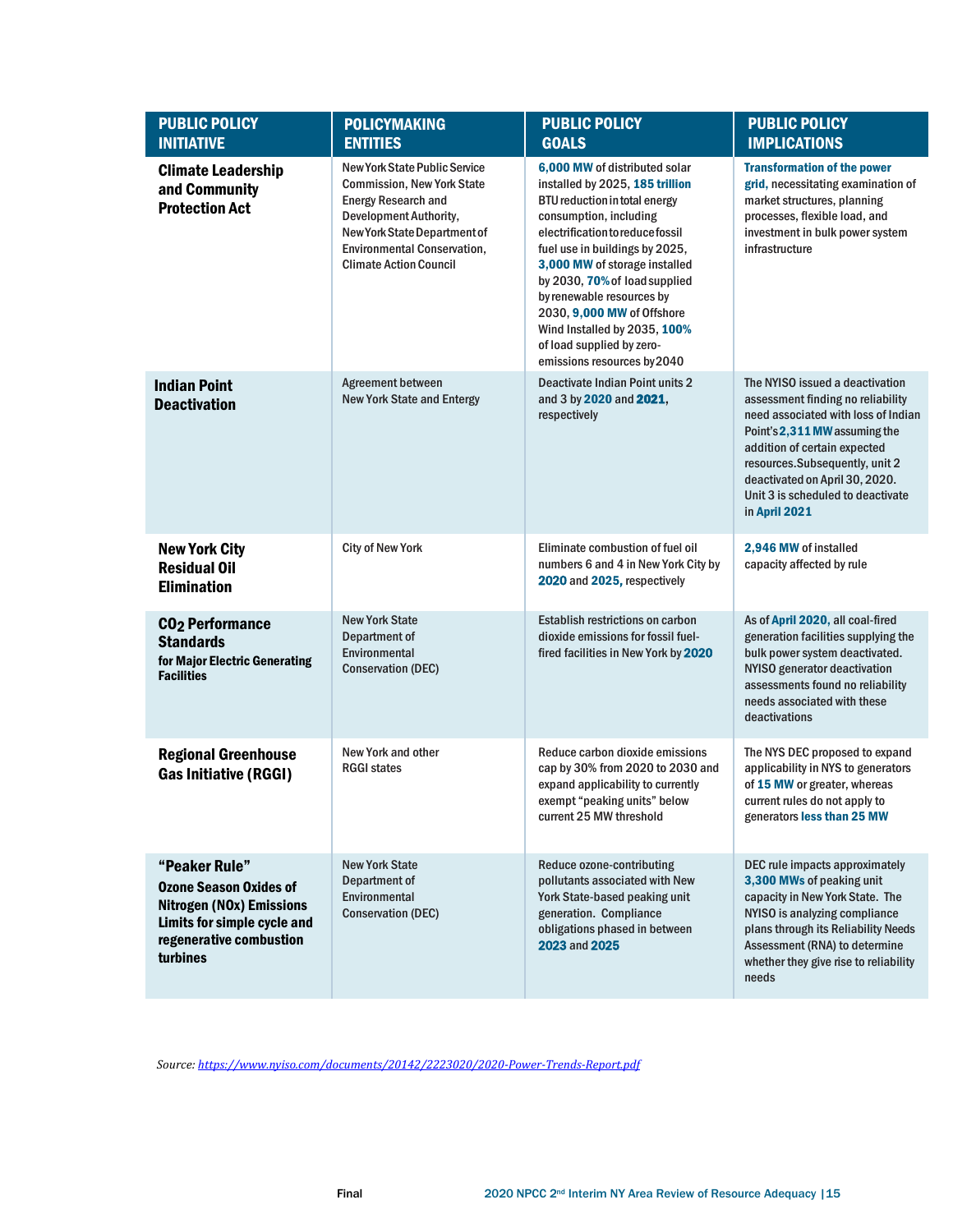## 5. Results

General Electric's Multi-Area Reliability Simulation (GE-MARS) is the computer software program used for probabilistic analysis by the NYISO. [Figure 11](#page-15-0) summarizes the Loss of Load Expectation (LOLE) results comparing the 2018 Comprehensive Review results with the 2020 Interim Review for the base case and the high load forecast case results.

<span id="page-15-0"></span>

|  | Figure 11: LOLE Results (day/year): Comparison with the Prior Study |  |
|--|---------------------------------------------------------------------|--|
|--|---------------------------------------------------------------------|--|

| Year | <b>Baseline Load Forecast</b>       |                     | <b>High Load Forecast</b>           |                     |
|------|-------------------------------------|---------------------|-------------------------------------|---------------------|
|      | 2018 Comprehensive<br><b>Review</b> | 2020 Interim Review | 2018 Comprehensive<br><b>Review</b> | 2020 Interim Review |
| 2021 | 0.01                                | 0.02                | 0.06                                | 0.02                |
| 2022 | 0.01                                | 0.02                | 0.07                                | 0.03                |
| 2023 | 0.01                                | 0.04                | 0.09                                | 0.07                |

| <b>Baseline Load and Resources Totals and LOLE Results</b> |        |        |        |  |  |  |
|------------------------------------------------------------|--------|--------|--------|--|--|--|
| Year                                                       | 2021   | 2022   | 2023   |  |  |  |
| Baseline Load Forecast (MW)                                | 32,129 | 32,128 | 31,918 |  |  |  |
| Projected Resources (MW)                                   | 40,429 | 41,001 | 40,231 |  |  |  |
| Projected Resources/                                       | 125.8% | 127.6% | 126.0% |  |  |  |
| Baseline Load*                                             |        |        |        |  |  |  |
| LOLE Results (days/year)                                   | 0.02   | 0.02   | 0 04   |  |  |  |

Figure 12: Summary of 2020 Interim Review LOLE Results, Load, and Resources

\*2020-2021 capability year IRM is 18.9%.

## 6. Conclusion

This 2020 Interim Review finds that the NYCA will comply with the NPCC resource adequacy criterion under the Base Case peak demand forecast. The results are based on the current cycle of the RPP, which began in 2020, and will continue through 2021. The 2020 RNA provides a new reliability assessment of the New York Bulk Power Transmission Facilities over its Study Period.

As compared with the 2018 Comprehensive Review results, the NYCA LOLE baseline results from this study are similar in the study years 2021 and 2022, and higher in study year 2023. The 2023 higher NYCA LOLE is mainly due impacts of planned generator deactivations in response to the DEC's Peaker Rule impacts in 2023.

It is important to note that the NYISO continuously plans its system to address potential reliability needs, in its Reliability Planning Process, as well as in its newly – defined Short Term